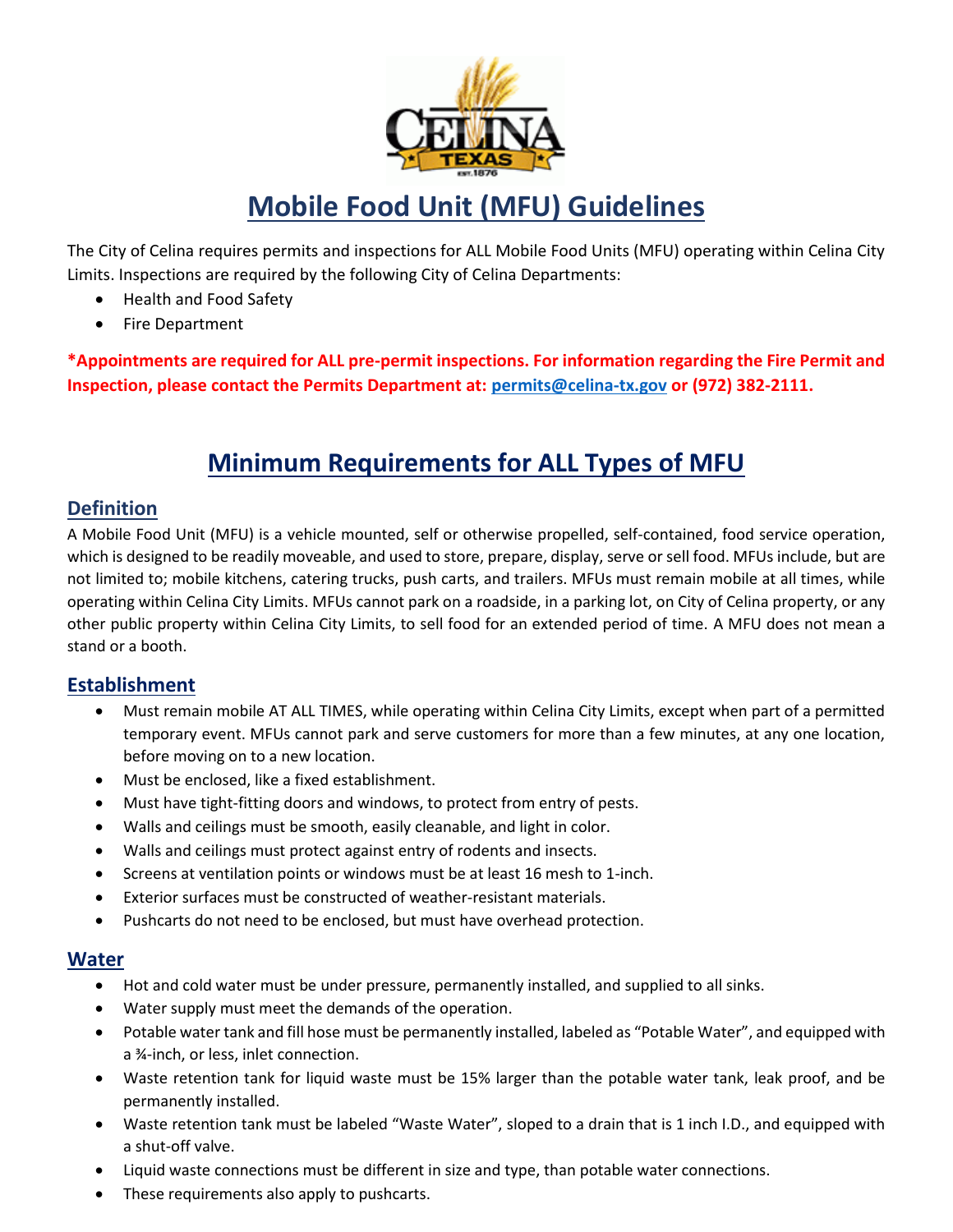### **Equipment**

- Equipment must be adequate to maintain hot and cold Time/Temperature Control for Safety (TCS) foods at required temperatures (41°F or below for cold foods; 135°F or above for hot foods).
- Food contact surfaces of equipment, including tables and counters, must be durable, corrosion-resistant, and non-absorbent.
- MFU's must provide ONLY single service articles to consumers.

### **Manual Warewashing and Hand Sinks**

- At least one handwash sink is required. Handwash sink must be supplied, at all times, with hot water, soap, and single-use paper towels.
- A 3-compartment sink, for washing, rinsing, and sanitizing equipment and utensils, is required. Each individual compartment of the 3-compartment sink must be large enough to completely submerge the largest piece of equipment or utensil. The 3-compartment sink must be supplied with a drain board for soiled items, and a drain board for air-drying of cleaned/sanitized items.
- Hot and cold water, under pressure, must be supplied to all sinks.

### **Central Preparation Facility (CPF) and Servicing Area**

- CPF is formerly referred to as a commissary.
- The MFU must operate from a CPF, or other fixed establishment, and must report to such location for supplies, cleaning, and servicing operations.
- The CPF must be an approved retail food establishment, at which the following operations are done:
	- 1. Food is prepared, stored, wrapped, or packaged.
	- 2. The MFU is supplied with fresh water and ice.
	- 3. Wastewater and other liquids are properly disposed.
	- 4. Food-contact surfaces, or items not capable of being immersed in the MFU 3-compartment sink, are cleaned and sanitized.
- The MFU operator must maintain the most recent inspection of the CPF on the unit at all times.
- If the CPF or servicing area is not owned by the MFU operator, a signed letter of authorization is required.
- Use of a private residence as a CPF is PROHIBITED.

### **Documentation Required for Initial Inspection and Permit**

- Proof of valid Food Manager Certification. Food Manager Certification is required if there is open handling of TCS foods.
- Proof of valid Food Handler Certification for all persons handling food, who are not Food Manager Certified.
- Copy of valid Health Permit for CPF.
- Copy of most recent Health Inspection Report for the CPF.
- Signed letter of authorization from the CPF.
- Menu of all food items to be served.
- Valid Texas Driver License for all persons who will drive the MFU.
- Proof of insurance for the MFU.
- Proof of current registration and inspection for the MFU.

*\*\*PLEASE NOTE\*\* Once a permit is issued, after ALL requirements have been met (documents submitted and inspections passed), MFU's are NOT allowed to operate on any City of Celina Property (Parks, Recreational Centers, etc.), on Celina ISD property, or any public right-of-way, in accordance with Section 4.05.003 of the City of Celina Code of Ordinances. If you wish to operate on private property, or at a private business, written permission from the property or business owner must be submitted with the permit application, AND the location must be approved by the City of Celina. MFU's are subject to inspection any time the vehicle is stopped and serving the public. Violations of permit requirements are subject to corrective action, up to and/or including; discarding of food products, revocation of permit, and fines.*